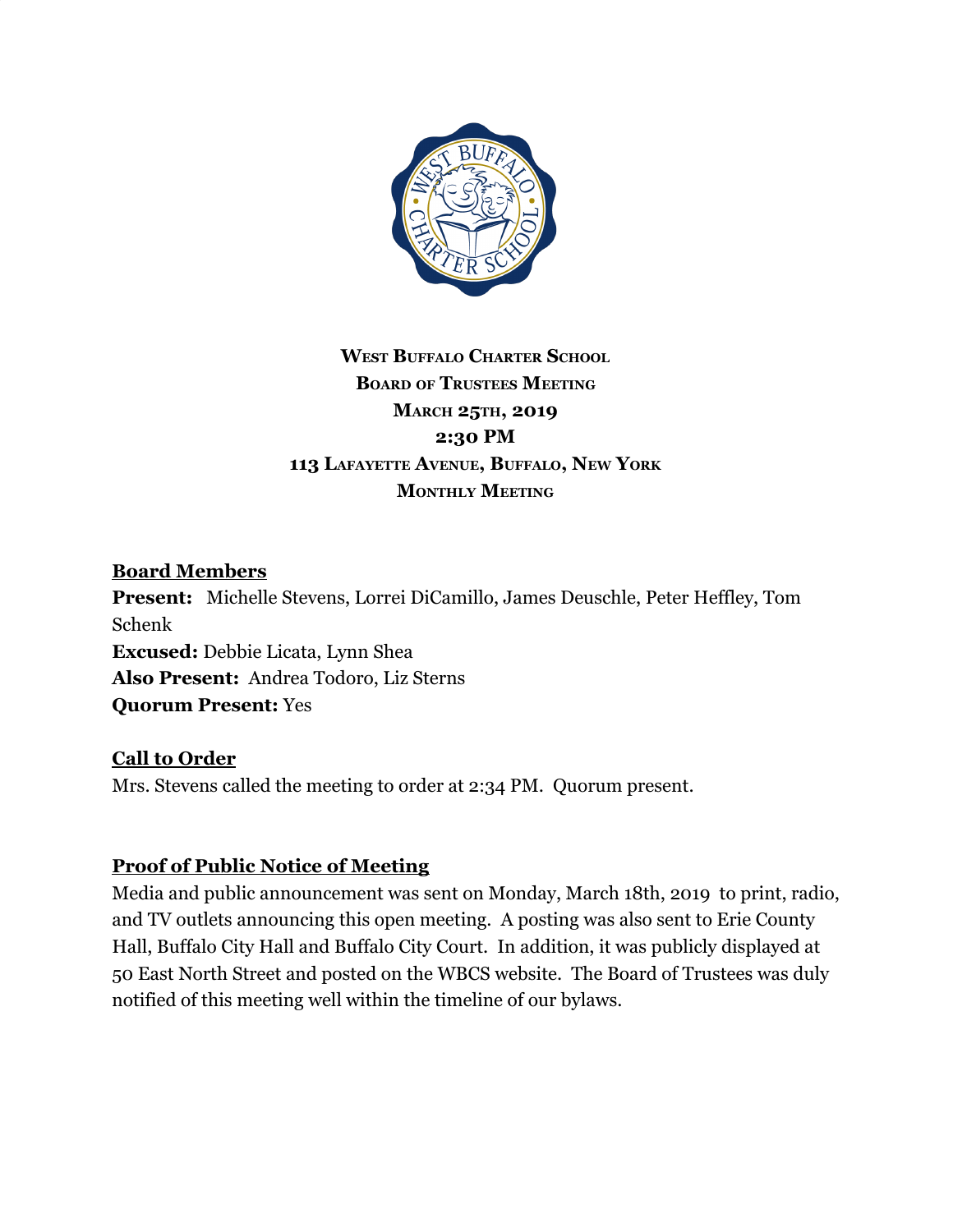## **Monthly Meeting**

• The January 28th, 2019 meeting minutes were presented for approval (the February, 2019 meeting was cancelled due to inclement weather/school closure).

# **Upon motion duly made by Mr. Deuschle and seconded by Mrs. DiCamillo, the January 28th, 2019 minutes were approved as presented. All in favor. Non-opposed.**

● Mrs. Stevens officially welcomed Mr. Heffley to the WBCS BoT.

#### **Financial Report**

Mrs. Sterns presented the financial reports for the period ending February 28th, 2019 (a copy is attached hereto and made a part hereof).

- Mrs. Sterns discussed the correlation between enrollment and the budget.
- Discussion regarding the newly formed Compensation and Benefits Committee made up of a cross-section of staff.
- Mrs. Sterns will email all Board members the proposed 2019-2020 budget for their review.
- Dr. Schenk, Mr. Heffley and Mrs. DiCamillo have volunteered to sit on the HR committee.
- Discussion regarding staff retention.
- Discussion regarding Special Ed and special program opportunity as it relates to the finances of the school.

# **Upon motion duly made by Mrs. DiCamillo and seconded by Mr. Heffley, the February 28th, 2019 financials were approved as presented. All in favor. Non-opposed.**

#### **School Leader Report**

Mrs. Todoro presented the School Leader report (a copy is attached hereto and made a part hereof).

**●** Discussion regarding the 2019-2020 calendar.